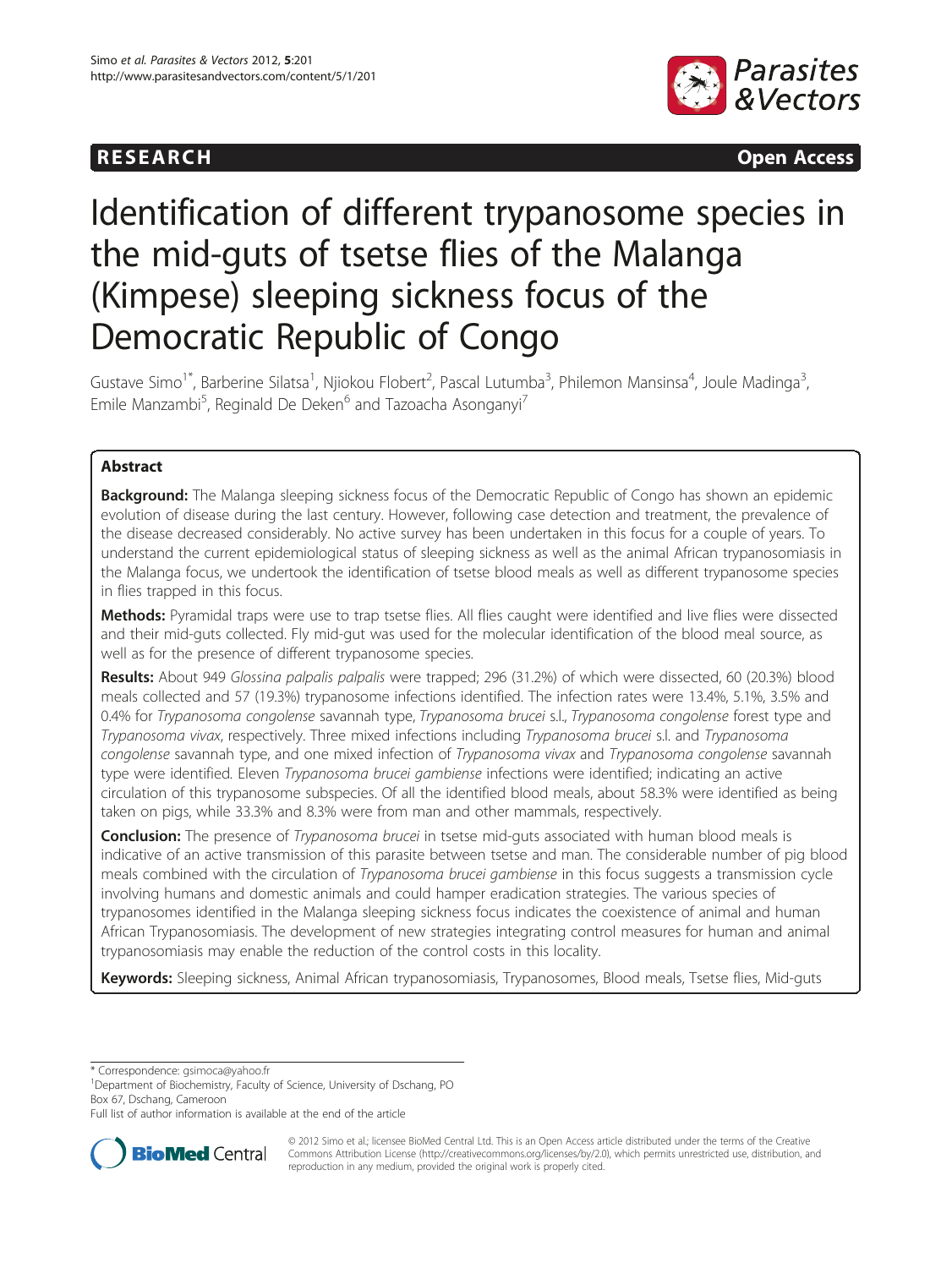#### Background

Sleeping sickness or Human African trypanosomiasis (HAT) is a fatal disease that occurs only in sub-Saharan Africa. About 60 million persons are exposed to the risk of infection with about 10,000 new cases reported per year [\[1](#page-7-0)]. The disease cycle includes three components: the trypanosome (Trypanosoma brucei gambiense or Trypanosoma brucei rhodesiense), the tsetse fly (Glossina), and the host (human or animal). HAT occurs generally in rural areas, and during the end of the  $20<sup>th</sup>$ century, many outbreaks in historical foci were observed [[2\]](#page-7-0). Faced with these outbreaks, considerable efforts were deployed to fight against this disease. This resulted in a considerable decrease in transmission rate and a consequential decrease in surveillance.

The keystones of interventions against HAT are active and passive case finding, followed by treatment, vector control, and animal reservoir management. However, in most affected countries, case finding followed by treatment are the cornerstones of the disease control. This strategy was shown to permit a reduction in the number of reported new cases by about 69% during the period from 1997–2006 [\[3](#page-7-0)]. Following this success, the elimination of the disease was declared. To avoid the reemergence of the disease, as was the case in 1960; control and surveillance of the disease must not be abandoned. In fact, in 1960 when HAT was under control in most endemic countries, the advent of independence in most of the countries led to a decline in disease awareness, due to the rarity of HAT cases, and because the newly independent authorities had other priorities. This has resulted in the resurgence of the disease in most historical foci. This resurgence was probably due to the presence of undiagnosed patients during case detection, an increase in the population of infected flies, which can transmit the parasite to healthy people, and to the presence of animal reservoirs from which tsetse flies can get infected.

The current epidemiological context of HAT is similar to the situation 50 years ago. This suggests that if there is no improvement of surveillance strategies, there may be a decline in awareness of the disease, since most endemic countries are faced with new challenges like HIV/AIDS, malaria, tuberculosis. The consequence will be a slow return of the disease over time, and there will be a resurgence of the disease in most former endemic areas. To avoid such an eventuality, there is need to introduce new control and surveillance strategies involving new measures, since elimination of HAT as a public health problem requires continuous efforts and innovative approaches. The transmission cycle shows tsetse flies as the central actors that transmit the parasite to vertebrate hosts. Therefore, the integration of tsetse flies as an important component of new control or surveillance strategies is crucial if the disease is to be eliminated. For example, the identification of T. b. gambiense in the tsetse fly is an indication that the transmission of the parasite occurs in the disease focus. In addition, the identification of infected flies and the localization of areas where tsetse flies take most of their blood meals may enable areas of high disease transmission to be defined. In the past, such approaches were difficult to undertake due to difficulties in identifying T. b. gambiense in tsetse flies, and identifying various tsetse fly vertebrate hosts. During the last decades, molecular tools have been developed to identify blood meals [[4,5](#page-7-0)] and different trypanosome species in tsetse flies and mammals [\[6,7\]](#page-7-0). For instance, the identification of trypanosomes in mammals and vectors has been considerably improved by the PCR-based methods [[6,8-12\]](#page-7-0). These tools provided data that enabled the understanding of the disease transmission cycle as well as the epidemiology of HAT.

In the present work, we aimed to identify the origin of blood meals and the trypanosome species present in the mid-guts of tsetse flies caught in the Malanga HAT focus of the Bas Congo Province of the Democratic Republic of Congo, in order to understand the current epidemiological situation of the disease and to generate data enabling an understanding of animal trypanosomosis in this locality.

#### Methods

#### Study zone

The Malanga (4°34'S, 14°21'E) HAT focus is located in the Bas Congo Province of the Democratic Republic of Congo (Figure [1\)](#page-2-0). This focus lies along the Lukunga River and has vegetation that is characterized by the presence of herbaceous savannah and forest relics. The Malanga focus is situated at 232 km from Kinshasa and 133 km from Matadi. Its altitude is estimated at 340 meters. The inhabitants of this area mostly practice subsistence farming and small scale animal husbandry. Farms situated along valleys and domestic animals such as goats, sheep and pigs are found in this focus, most of which move freely around the village. Glossina palpalis palpalis is the only tsetse fly species found in this focus. No vector control activities have been deployed in this area for several years. During the last decade, the Malanga HAT focus was among the most active foci in the Democratic Republic of Congo (DRC). However, during the last couple of years the epidemiological situation in this focus has not been examined.

#### Entomologic survey

The entomological survey was performed in August 2009 during the dry season. During this survey, 33 pyramidal traps [[13](#page-7-0)] were deployed for 4 consecutive days in two capture sites ("Malanga gare" and Malanga village) of the Malanga HAT focus (Figure [2\)](#page-3-0). For each trap, the geographical coordinates were recorded using a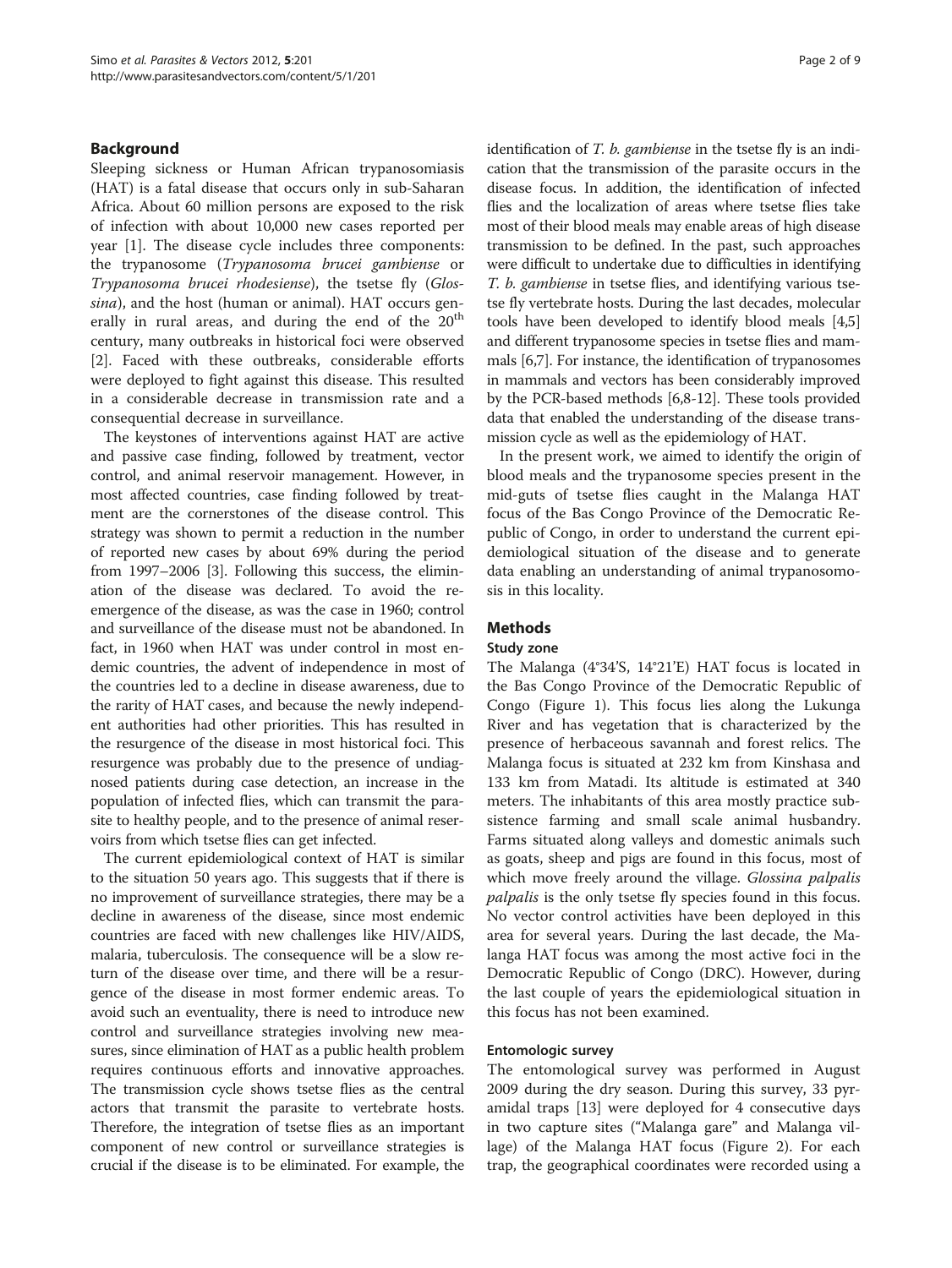<span id="page-2-0"></span>

Figure 1 Map showing the geographic location of the Malanga sleeping sickness focus in the Democratic Republic of Congo.

Global Positioning System (GPS). Tsetse flies were collected twice a day, counted, and the species and sex of each of them determined. Living flies were dissected and the mid-gut extracted. In general, tsetse flies were dissected the same day. However, in instances where all flies could not be dissected on the same day of collection, they were wrapped up in wet floor cloth and dissected early the next morning before the arrival of the first round of collection. After dissection, the presence of residual blood meals in tsetse mid-gut was recorded. The mid-guts were collected into micro-tubes containing ethanol and maintained in the field at about 25 °C. In the laboratory, the tubes were kept at -20 °C until the extraction of DNA.

## DNA extraction

In the laboratory, the alcohol in the micro-tubes was evaporated for 60 minutes in an oven set at 80°C. Subsequently, 300 μl of Chelex 5% was added to each tube and the mixture vortexed for 10 minutes. Thereafter, the tubes were incubated first at 56 °C for 30 minutes, and then at 98 °C for 60 minutes. The tubes were centrifuged at 14 000 rpm for 5 minutes and the supernatant (DNA extract) was collected and stored at −20 °C until used.

## Identification of the blood meal origins

Blood meals were identified using Heteroduplex PCR assay as described by Njiokou et al. [\[4](#page-7-0)]. Briefly, the amplification of cytochrome B gene was performed in 25 μl of a mixture containing 5 μl of DNA extract and 20 pmol of each vertebrate cytochrome B primers (Cyt B1/ 2) [[5\]](#page-7-0). From the amplified DNA fragments, heteroduplexes were formed by hybridization with Giant rat cytochrome B DNA chosen as a driver [[4](#page-7-0)]. The heteroduplex DNA profiles were resolved on 5% acrylamide/urea gel as described by Njiokou et al. [[4\]](#page-7-0). The blood meal origin was identified by comparing the heteroduplex profiles of each blood meal with those of reference vertebrate hosts commonly found in this HAT focus like man and domestic animals (pig, goat, and sheep).

## Identification of different species of trypanosomes

For this identification, two approaches were used: the first approach focused on the internal transcribed spacer 1 (ITS) of ribosomal DNA as described by Desquesnes et al. [[14\]](#page-7-0), whereas the second approach used primers specific to Trypanozoon [\[15\]](#page-7-0), T. congolense forest type [[15\]](#page-7-0), *T. congolense* savannah type [[15](#page-7-0)], *T. vivax* [15] and T. simiae [\[15](#page-7-0)].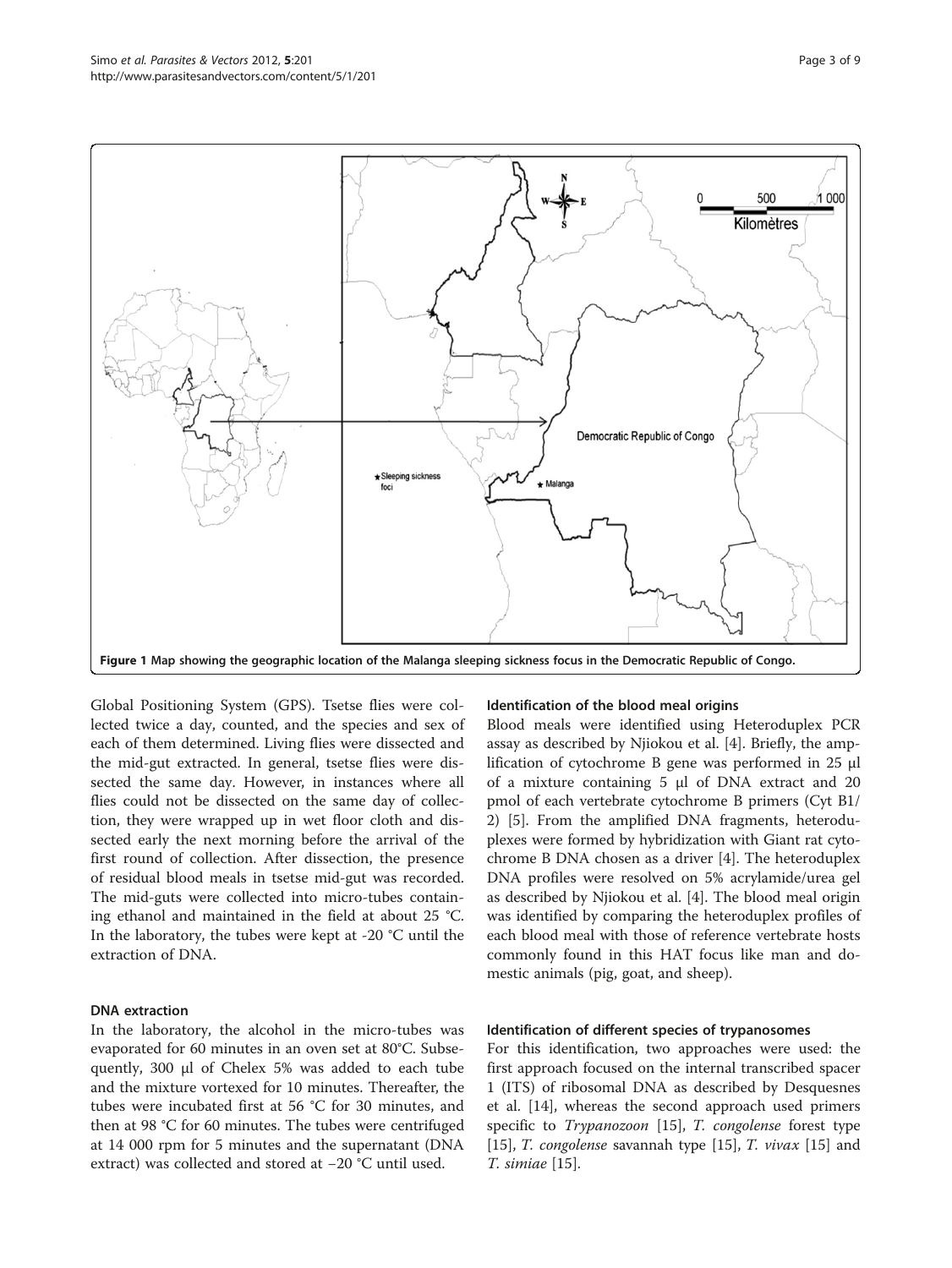<span id="page-3-0"></span>Simo et al. Parasites & Vectors 2012, 5:201 http://www.parasitesandvectors.com/content/5/1/201



For the ITS, the amplification reactions were carried out as described by Farikou et al. [\[16](#page-7-0)]. Briefly, two pairs of primers designed for ribosomal DNA were used. The first amplification round was performed in a final volume of 25 μl containing 2 μl of DNA extract (template), 20 picomoles of each primer (TRYP18.2C: 5'-GCAAATTGCC-CAATGTCG-3' TRYP4R: 5'-GCTGCGTTCTTCAACGA A-3'), 200 mM of each dNTP and 0.5 unit of Taq DNA polymerase. One denaturing step at 94 °C for 3 minutes was followed by 30 amplification cycles. Each cycle consisted of a denaturation step at 94 °C for 30 seconds, an annealing step at 51 °C for 30 seconds, and an extension step at 72 °C for 2 minutes and a final extension at 72 °C for 10 minutes. The amplified products were diluted 10 fold and 2 μl of each dilution was used as a template for the nested PCR. This latter was performed using primers IRFCC (5'CCTGCAGCTGGATCAT 3') and TRYP5RCG (5'ATCGCGACACGTTGTG 3'). The conditions and the amplification program for the nested PCR were identical to those described for the first PCR. Then micro-liters of the amplified products of the nested PCR were resolved on 2% agarose gel containing 10 mg/μl of ethidium bromide. The gels were observed on ultraviolet light and photographed.

For the second approach which uses primers specific to Trypanozoon [\[15](#page-7-0)], T. congolense forest type [\[15\]](#page-7-0), T. congo*lense* savannah type  $[15]$  $[15]$ , *T. vivax*  $[15]$  and *T. simiae*  $[15]$  $[15]$ , the amplification conditions were as described previously [\[17\]](#page-7-0).

To identify T. b. gambiense, all samples with a multicopy 177 bp repeat sequence specific for trypanosomes of the subgenus Trypanozoon or for which a DNA fragment of a molecular weight corresponding to that of T. brucei (Figure [3](#page-4-0)) were selected. From these samples, a second PCR was performed to search for the presence of T. b. gambiense. This second PCR was carried out as described by Simo et al. [[17](#page-7-0)] using TRBPA1/2 primers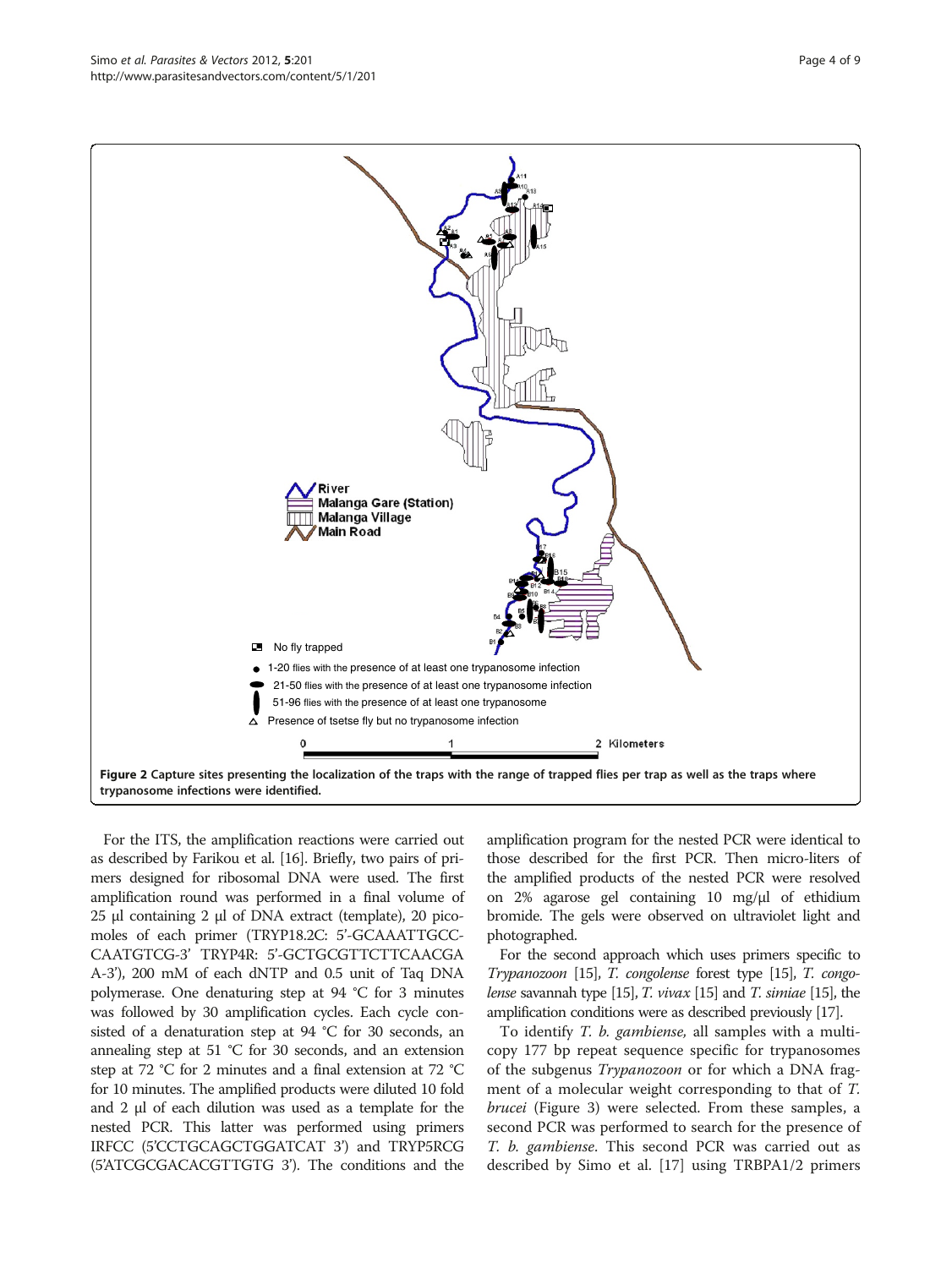<span id="page-4-0"></span>

that amplify an allele of 149 bp characteristic of group 1 T. b. gambiense [[18](#page-7-0)]. All samples that did not shown the allele of 149 bp through the second PCR were considered here as being infected by T. b. brucei, since the other species (Trypanosoma evansi and Trypanosoma brucei rhodesiense) of the subgenus Trypanozoon are probably absent in the region due to their geographical localization. Since *T. brucei* s.l. is a diploid organism, a mixed infection of T. b. brucei and T. b. gambiense was identified when TRBPA1/2 primers showed more than two alleles.

#### Results

#### Entomological survey

brucei s.l. and T. congolense.

During the entomological survey, 33 pyramidal traps were deployed and 949 Glossina palpalis palpalis were trapped (Table [1\)](#page-5-0): 563 females and 386 males. Two hundred and ninety six tsetse flies (31.2%) were dissected and 42 teneral flies (fly which had never taken a blood meal) identified. About 70% of trapped flies died in the trap or during the period between their capture and the dissection. Most traps deployed had at least one tsetse fly during the four days of capture. The range of tsetse flies caught per trap is reported in Figure [2](#page-3-0). The average apparent density of tsetse flies per day was 7.2 for both sites and 7.3 for site A and 6.82 for site B (Table [1](#page-5-0)). Among the dissected flies, 60 (6.33% of the overall trapped flies) blood meals were collected.

#### Blood meal identification

Of the 60 blood meals sampled, the origin of 55 (91.7%) of them was successfully identified. In addition to using human, domestic animals (pig, goat, sheep) commonly found in this HAT focus, 15 wild animal species were also used as references [[19\]](#page-7-0). Five (8.3%) blood meals could not be identified because their heteroduplex profiles did not correspond to those of the vertebrate hosts used as references. Of the 55 blood meals successfully identified, 35 (58.3%) were from pigs, 20 (33.3%) from man and 5 (8.3%) from other mammals not yet identified (Table [1\)](#page-5-0).

#### Identification of trypanosome species

Out of 296 tsetse flies dissected, the identification of trypanosomes was performed on 254 mid-guts because 42 were teneral flies. Of the 254 mid-guts analyzed, the amplification of internal transcribed spacers and the specific primers to Trypanozoon, T. congolense forest and T. congolense savannah type enabled us to identify 57 (22.4%) mid-guts infected by at least one trypanosome species (whatever the species). Among these 57 infections, 75.4% (43/57) were due to trypanosomes of the subgenus Nannomonas. No T. simiae infection was identified either by internal transcribed spacer or T. simiae specific primers. Looking at the distribution of trypanosomes per trap, it appears that most traps caught tsetse flies infected by at least one species of trypanosome (Figure [2\)](#page-3-0).

Of the 57 infections revealed by both methods (ITS of rDNA and species specific PCR), the ITS revealed 48 (20.25%) mid-guts infected by different trypanosome species or subspecies, including one Duttonella (T. vivax), 4 Trypanozoon and 43 Nannomonas (T. congolense forest and savannah types). The 43 Nannomonas infections included 9 (21%) T. congolense forest type and 34 (79%) T. congolense savannah type. Four mixed infections involving different trypanosome species were identified (Figure 3): three mixed infections of *Trypanozoon* and T. congolense savannah type, and one mixed infection of T. vivax and T. congolense savannah type.

The use of Trypanozoon specific primers, which target a multi-copy 177 bp repeat sequence revealed 13 (5.1%) mid-guts infected with T. brucei s.l. The four T. brucei mid-gut infections identified by ITS of rDNA method were confirmed by the *Trypanozoon* specific primers. Moreover, nine additional T. brucei mid-gut infections were identified by the second method. The number of T. brucei infections revealed by the Trypanozoon specific primers was more than 3 times the number of infections revealed by ITS.

The TRBPA primers [\[18](#page-7-0)] that amplified an allele of 149 bp characteristic of group 1 T. b. gambiense, revealed 11 (4.3%: 11/254) mid-guts infected with this trypanosome subspecies among the 13 Trypanozoon positive samples. Moreover, 6 mixed infections involving T. b. gambiense and T. b. brucei were identified.

Of the 254 tsetse flies dissected, 13.4% (34/254) were infected with T. congolense savannah type, 3.5% (9/254) with *T. congolense* forest type, 0.4% (1/254) with *T. vivax* and 5.1% (13/254) with Trypanozoon; 4.3% (11/254) with T. b. gambiense and 3.14% (8/254) with T. b. brucei.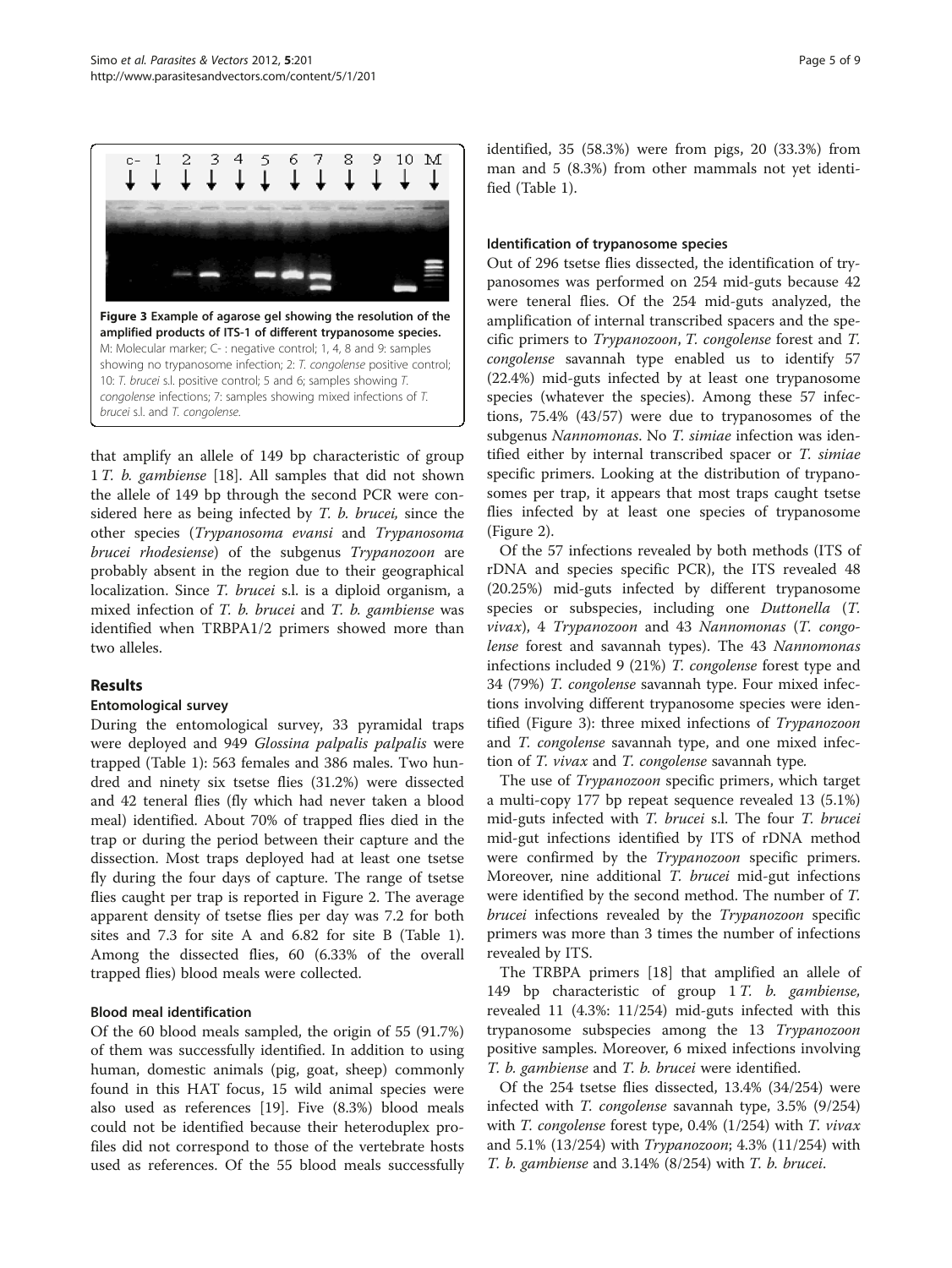| Trap number              | Latitude | Longitude | <b>Flies Trapped</b>     | <b>Dissected flies</b>   | <b>ADP</b> | <b>Blood meals</b>       | Teneral        | TB | <b>TBG</b>   | TV                       | <b>TCS</b>     | <b>TCF</b>     |
|--------------------------|----------|-----------|--------------------------|--------------------------|------------|--------------------------|----------------|----|--------------|--------------------------|----------------|----------------|
| Site A (Malanga village) |          |           |                          |                          |            |                          |                |    |              |                          |                |                |
| A1                       | 5.54660° | 14.34885° | 23                       | 12                       | 5.75       | $\overline{\phantom{a}}$ | 3              |    |              |                          |                | 1              |
| A2                       | 5.54633° | 14.34854° | 14                       | 3                        | 3.5        |                          | 1              |    |              |                          |                |                |
| A3                       | 5.54692° | 14.34871° | $\overline{\phantom{a}}$ |                          |            |                          |                |    |              |                          |                |                |
| A4                       | 5.54774° | 14.34972° | 5                        | $\overline{\phantom{a}}$ | 1.25       |                          |                |    |              |                          |                |                |
| A <sub>5</sub>           | 5.54687° | 14.35132° | 32                       | 6                        | 8          |                          | $\mathbf{1}$   |    |              |                          |                |                |
| A6                       | 5.54742° | 14.35162° | 96                       | 17                       | 24         | 2HB, 2UN                 | 2              |    |              |                          | $\overline{2}$ |                |
| A7                       | 5.54710° | 14.35212° | 33                       | 5                        | 8.25       | $\overline{\phantom{a}}$ |                |    |              |                          |                |                |
| A8                       | 5.54658° | 14.35253° | 35                       | 10                       | 8.75       | 2 PB                     | 3              |    |              |                          | $\overline{2}$ |                |
| A9                       | 5.54418° | 14.35217° | 71                       | 9                        | 17.75      | 2 PB, 1HB                | $\overline{4}$ | 1  | $\mathbf{1}$ |                          | ÷,             | 1              |
| A10                      | 5.54348° | 14.35270° | 47                       | 11                       | 11.75      | 4 PB, 1HB                | 1              | 1  | 1            | $\overline{\phantom{a}}$ | 3              | 2              |
| A11                      | 5.54320° | 14.35263° | 18                       | 3                        | 4.5        | 1 PB                     |                |    |              |                          | $\mathbf{1}$   |                |
| A12                      | 5.54494° | 14.35270° | 28                       | 9                        | 7          | 3 PB                     | $\overline{2}$ |    |              |                          | 3              |                |
| A13                      | 5.54412° | 14.35347° | 5                        | 3                        | 1.25       |                          |                | 1  | 1            |                          |                |                |
| A14                      | 5.54497° | 14.35431° | $\overline{\phantom{a}}$ |                          |            |                          |                |    |              |                          |                |                |
| A15                      | 5.54694° | 14.35401° | 51                       | 10                       | 12.75      |                          | 3              |    |              |                          | $\mathbf{1}$   |                |
| Total                    |          |           | 458                      | 98                       | 7.3        | 12 PB, 4HB, 2UN          | 20             | 3  | 3            | $\mathbf 0$              | 12             | $\overline{4}$ |
| Site B (Malanga gare)    |          |           |                          |                          |            |                          |                |    |              |                          |                |                |
| B1                       | 5.57142° | 14.35199° | 7                        | 6                        | 1.75       | 1UN                      | $\overline{2}$ | 1  | 1            |                          |                |                |
| B <sub>2</sub>           | 5.57081° | 14.35233° | 9                        | $\overline{2}$           | 2.25       | 1 PB                     |                |    |              |                          |                |                |
| B3                       | 5.57023° | 14.35267° | 25                       | 15                       | 6.25       | 3HB                      | $\mathbf{1}$   |    |              | $\mathbf{1}$             | $\mathbf{1}$   | $\overline{1}$ |
| B4                       | 5.56977° | 14.35247° | 18                       | 9                        | 4.5        | 2 PB                     |                | 1  | $\mathbf{1}$ |                          |                | 1              |
| B <sub>5</sub>           | 5.56973° | 14.35330° | 6                        | $\overline{7}$           | 1.5        | 1HB                      |                | 1  | 1            |                          | 1              |                |
| B6                       | 5.56927° | 14.35414° | 13                       | $\overline{7}$           | 3.25       | 3 PB                     |                |    |              |                          | $\mathbf{1}$   |                |
| B7                       | 5.56967° | 14.35420° | 59                       | 17                       | 14.75      | 6HB                      | $\mathbf{1}$   | 3  | 3            |                          | 3              | 1              |
| B8                       | 5.56944° | 14.35452° | 75                       | 22                       | 18.75      | 4 PB, 1HB                | 3              |    |              |                          | $\overline{2}$ | $\overline{1}$ |
| B9                       | 5.56864° | 14.35313° | 40                       | 3                        | 10         | 3HB                      | $\mathbf{1}$   | 1  | $\mathbf{1}$ |                          |                |                |
| <b>B10</b>               | 5.56828° | 14.35343° | 24                       | 8                        | 6          |                          | 2              |    |              |                          |                |                |
| <b>B11</b>               | 5.56776° | 14.35339° | 26                       | 15                       | 6.5        | $\overline{\phantom{m}}$ | 1              | 1  | $\mathbf{1}$ |                          | $\mathbf{1}$   |                |
| <b>B12</b>               | 5.56758° | 14.35390° | 23                       | 17                       | 5.75       | 2 PB                     | 3              |    |              |                          | 1              |                |
| <b>B13</b>               | 5.56748° | 14.35422° | 7                        | 3                        | 1.75       | $\overline{\phantom{a}}$ | 1              |    |              |                          |                |                |
| <b>B14</b>               | 5.56768° | 14.35495° | 21                       | 15                       | 5.25       | 2 PB                     | 4              |    |              |                          | 2              |                |
| <b>B15</b>               | 5.56720° | 14.35477° | 59                       | 12                       | 14.75      | 2UN                      | $\overline{2}$ |    |              |                          | $\overline{2}$ |                |
| <b>B16</b>               | 5.56635° | 14.35462° | 21                       | 9                        | 5.25       | 3 PB                     | 1              |    |              |                          |                |                |
| <b>B17</b>               | 5.56583° | 14.35449° | 9                        | $\overline{2}$           | 2.25       | $\overline{\phantom{a}}$ |                | 1  |              |                          | 1              |                |
| <b>B18</b>               | 5.56777° | 14.35561° | 49                       | 30                       | 12.25      | 6 PB, 2HB                | $\mathbf{1}$   |    |              |                          | 7              | $\overline{1}$ |
| Total                    |          |           | 491                      | 198                      | 6.82       | 23 PB, 16HB, 3 UN        | 22             | 10 | 8            | $\mathbf{1}$             | 22             | 5              |

<span id="page-5-0"></span>Table 1 Results of the entomological survey and the identification of blood meals as well as different species of trypanosomes according to each trap

HB: Blood meals taken on humans; PG: Blood meals taken on pigs; UN: blood meals not identified despite the amplification of cytochrome B gene; ADP: apparent density of tsetse flies per trap per day; TB: Trypanosoma brucei s.l.; TBG: Trypanosoma brucei gambiense; TCF: Trypanosoma congolense forest type; TCS: Trypanosoma congolense savannah type; TV: Trypanosoma vivax.

## Discussion

To improve our knowledge on the epidemiological status of HAT and AAT in the Malanga sleeping sickness focus, tsetse flies were trapped and the blood meal origins, as well as different species of trypanosomes, were identified in tsetse mid-guts. Glossina palpalis palpalis was the only tsetse fly species trapped in this focus, meaning that it is the main vector of the disease in this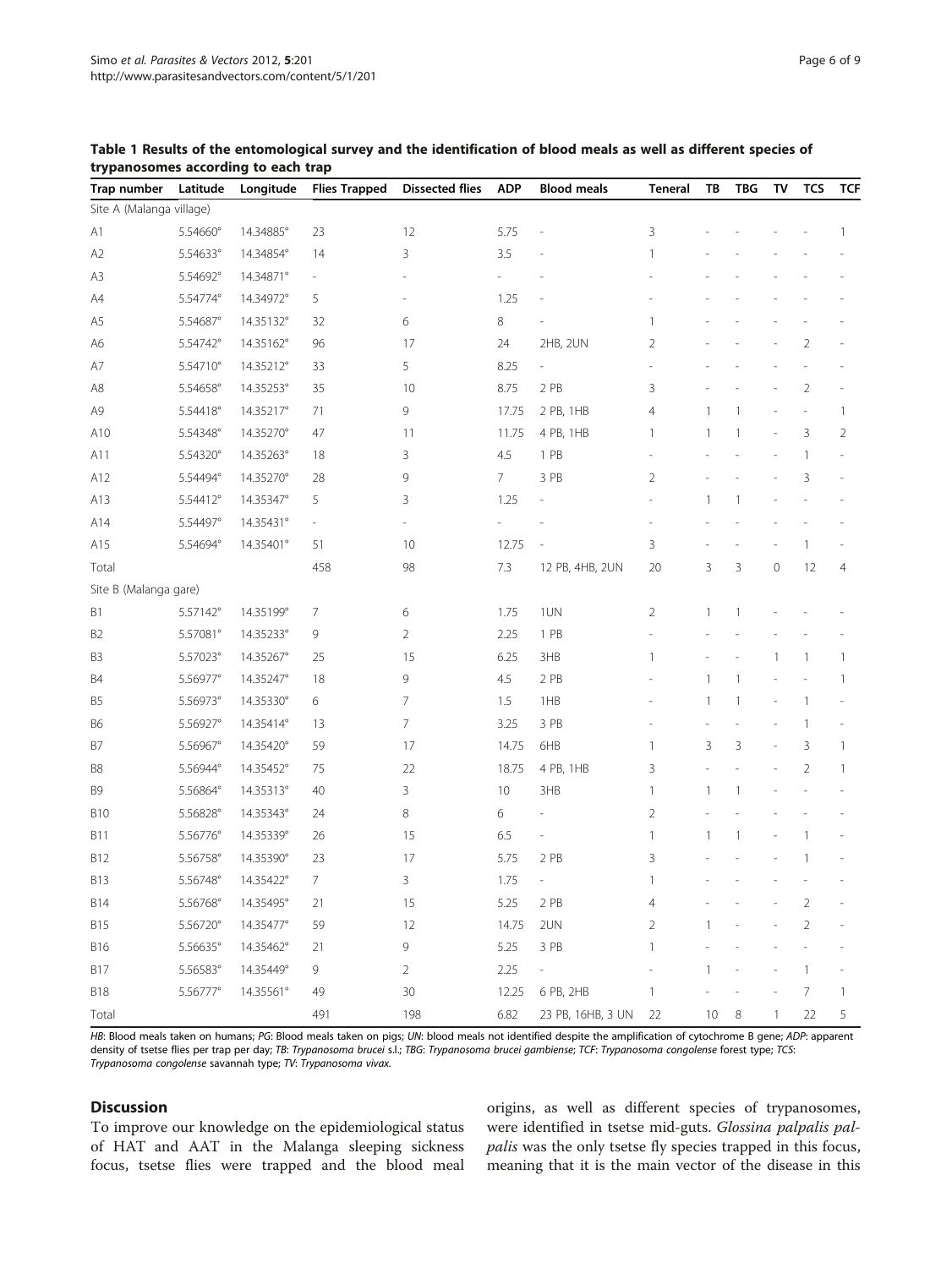area. The high percentage of dead flies could be due to the high temperature observed during the dry season. In addition, the higher ADP may be another explanation. For instance, the average ADP observed during this study was about 7; indicating that more than 231 tsetse flies were trapped per day. This considerable number of flies trapped per day was difficult to dissect on the same day and some flies died overnight despite the fact that the tubes containing these flies were wrapped up in wet floor cloth.

The percentage (6.33%) of residual blood meals obtained here is higher than the values obtained (2.8% and 4.7%; [\[20](#page-7-0)] and [\[16\]](#page-7-0), respectively) for the same tsetse species in southern Cameroon. The difference can be explained by the composition of the fauna as well as the number of domestic and wild animal species found in each focus. In the forest HAT focus of southern Cameroon where different wild animal species are found [[19,](#page-7-0)[21\]](#page-8-0), very few domestic animals (especially pigs) are bred. Therefore, tsetse flies may have difficulty taking blood meals due to the vivacity of wild animals compared to pigs and other domestic animals. In the Malanga focus where considerable numbers of pigs are found, wild animals are rare [[22](#page-8-0)]. Tsetse flies could easily take blood meals on domestic animals like pigs. This hypothesis is strengthened by the high percentage (58.3%) of pig blood meals found in tsetse flies from this focus. In the Malanga HAT focus, humans appeared as the second source of blood meals for tsetse flies, since about 33% of the blood meals were taken on humans; illustrating thus an important human/tsetse contact in this focus. Moreover, the identification of T. b. gambiense in the mid-gut of tsetse flies of this focus strengthens these human/tsetse contacts and suggests an active transmission HAT in the Malanga focus. This also suggests a transmission cycle including human and tsetse flies.

The results of the identification of different species of trypanosomes seem to indicate that the species-specific PCR method is more sensitive than the ITS, since 13 Trypanozoon infections were identified by specific PCR, whereas, only 4 of these infections were identified by ITS. These results are in line with those obtained by Desquenes et al. [[14\]](#page-7-0) who showed that a specific PCR method was more sensitive than the ITS in identifying different trypanosome species in African livestock. Using the ITS, different trypanosome species can be revealed with only two PCR rounds, because each trypanosome species will generate a DNA fragment with a specific molecular weight. As multiple infections are common in tsetse flies and mammals, this technique appears, therefore, very useful in large scale studies aiming to identify natural trypanosome infections. Despite the low sensitivity of ITS, this technique enables the identification of several trypanosomes species; allowing thus a reduction

of the analysis costs. With this technique, a considerable number of samples can be analyzed in a reasonable time and different trypanosome infections can be revealed.

The low infection rate of T. brucei s.l. in tsetse flies of the Malanga focus is in line with results obtained by Makumyaviri et al. [\[22](#page-8-0)] who identified very few infections of this trypanosome in domestic animals of the same area more than twenty years ago. Eleven of the 13 T. brucei infections were due to  $T$ . b. gambiense, suggesting that most of the T. brucei s.l. infections found in this area were due to T. b. gambiense. These results indicate a current circulation of T. b. gambiense in the HAT focus of Malanga. Our results suggest very low transmission of T. b. brucei in this focus because only 8 tsetse flies were found with this infection. These results are in line with those obtained in animals where only one domestic animal was found infected with this parasite [\[22](#page-8-0)]. The rarity of T. b. brucei in this zone can probably be explained by the fact that wild animals, known as being the reservoir of these parasites as well as the source of new infections, are scarce in this focus [\[22\]](#page-8-0).

The identification of mixed infections involving different trypanosome species confirms previous results [\[6](#page-7-0)[,23](#page-8-0)- [27\]](#page-8-0), and reflects either the prevalence of such infections in vertebrate hosts of this area, or frequent feeding of tsetse flies on animals infected with different trypanosome species. However, the low percentage (7.02%) of mixed infections involving different trypanosome species does not corroborate results obtained in other African regions where a high prevalence of mixed infections has been reported in tsetse flies [\[6](#page-7-0)[,23](#page-8-0)-[28\]](#page-8-0). The discrepancy between the percentages of mixed infections involving different trypanosome species can be explained by the availability of a suitable host for each trypanosome species. Despite the fact that the factors determining the distribution and abundance of trypanosomes are poorly known, it is likely, that most of these factors include the availability of suitable mammalian hosts [[23\]](#page-8-0). The presence of mixed infections of T. b. brucei and T. b. gambiense confirms results obtained in Cameroon where about 69% of  $T.$  b. gambiense mid-gut infections were mixed with *T. b. brucei* [[29](#page-8-0)].

Among the trypanosomes of the subgenus Nannomonas, T. congolense was the most common species found, and T. congolense savannah type the most prevalent. These results are in line with those reported in Southern Africa [[23](#page-8-0)]. The high infection rate of trypanosomes belonging to Nannomonas, especially T. congolense, corroborates results obtained in tsetse flies of West, Central [[25\]](#page-8-0) and East Africa [[23](#page-8-0)]. This is in line with the results obtained in domestic animals of the same area [[22\]](#page-8-0). The high prevalence of *T. congolense* savannah type can be explained by geographical localization of the study area, which is located in the savannah zone.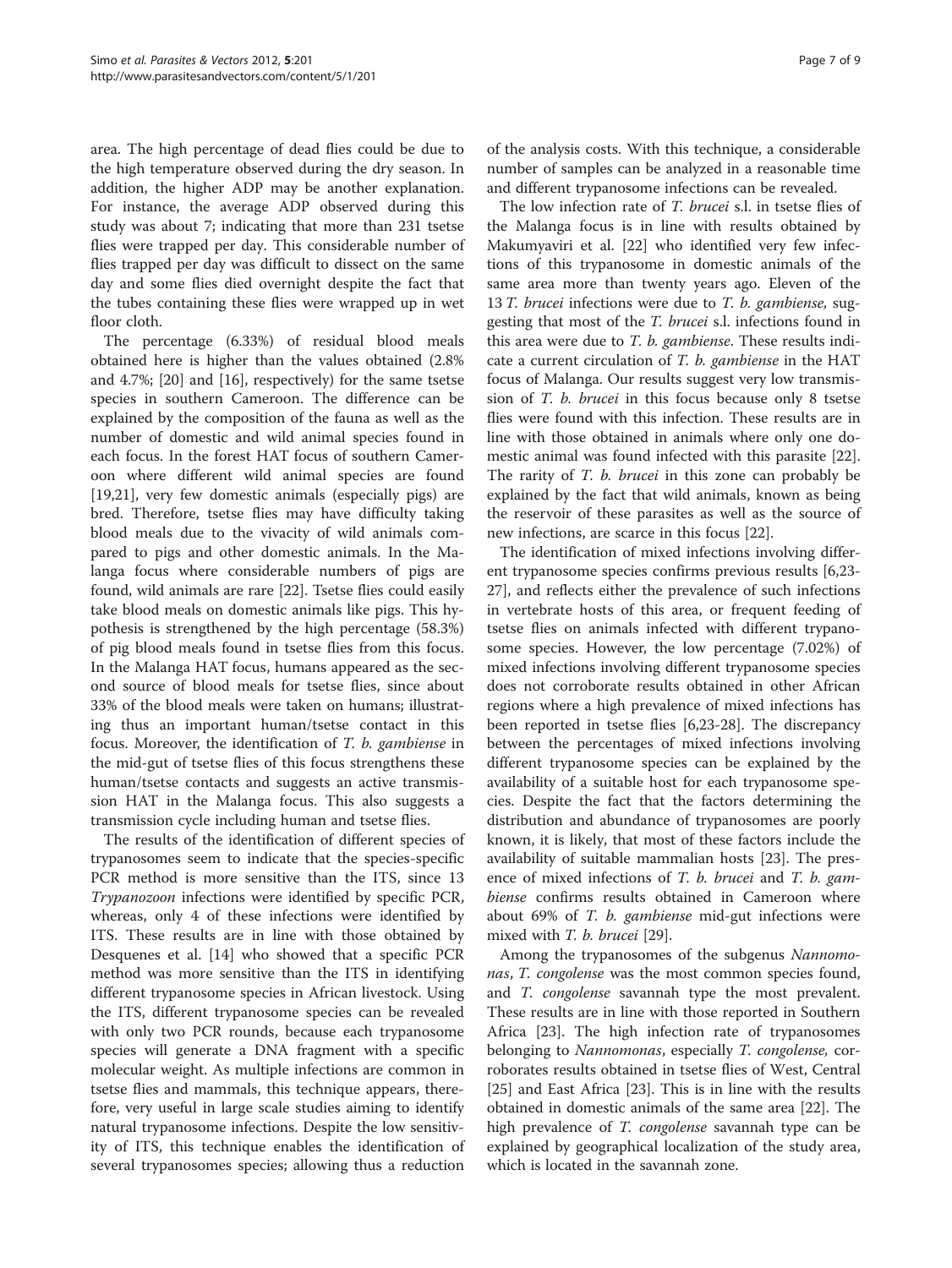<span id="page-7-0"></span>The identification of different species of trypanosomes in tsetse of the Malanga HAT focus indicates the presence of trypanosomes causing HAT and AAT. Although the presence of T. b. gambiense in tsetse mid-guts is not proof of mature infection, since some mid-gut infections do not develop to maturation in the salivary glands, the identification of this parasite as well as the human blood meals in tsetse mid-guts indicates the circulation of T. b. gambiense between tsetse flies and man. This suggests an active transmission of HAT in the Malanga focus. Our results suggest that a flare up of the disease can occur at any time if control strategies are not put in place. This is of crucial importance for the HAT control program, especially at this moment in time, where active case detection is scarce in foci presenting low disease prevalence. The considerable number of pig blood meals associated with the identification of T. b. gambiense in tsetse mid-guts suggests that investigations on the animal reservoir of HAT at Malanga should be carried out.

#### Conclusion

The results of this study (blood meal origins and different trypanosome species) have provided data that may help in the control and the surveillance of HAT and AAT. They may help to localize areas with higher transmission risk where vector control could be focused. If such control is undertaken, a direct effect will be observed on the animal reservoirs as well as on the number of infected flies. These approaches may be useful, especially currently, where the elimination of the disease has been envisaged in most HAT foci.

#### Competing interests

The authors declare that they have no competing interests.

#### Authors' contributions

GS participated to the conception, the design of the study, the tsetse fly sampling and the drafting of the manuscript. BS was involved in the identification of blood meals as well as different species of trypanosomes. FN was involved in the conception of the study and the drafting of the manuscript. PL participated to the conception and the tsetse fly sampling. PM participated to the tsetse fly sampling. JM participated to the tsetse fly sampling. EZ participated to the tsetse fly sampling. RDD participated to the design of the study, the conception of pictures and the drafting of the manuscript. TA was involved in the conception of the study and the drafting of the manuscript. All authors read and approved the final version of the manuscript.

#### Acknowledgements

This work was supported by "European Foundation Initiative for NTDs" (EFINTD), the University of Yaoundé I and the University of Dschang.

#### Author details

<sup>1</sup>Department of Biochemistry, Faculty of Science, University of Dschang, PO Box 67, Dschang, Cameroon. <sup>2</sup> Faculty of Science, University of Yaoundé 1, Yaoundé, Cameroon. <sup>3</sup>Department of Tropical Medicine, School of Medicine, Kinshasa University, Kinshasa, Democratic Republic of Congo. <sup>4</sup>Programme National de Lutte contre la Trypanosomiase Humaine Africaine, Kinshasa, Democratic Republic of the Congo. <sup>5</sup>Institut National de Recherche Biomédicale, Kinshasa, Democratic Republic of the Congo. <sup>6</sup>Department of Animal Health, Institute of Tropical Medicine, Nationalestraat 155, 2000

Antwerp, Belgium. <sup>7</sup> Faculty of Medicine and Biomedical Sciences, University of Yaoundé 1, Yaounde, Cameroon.

Received: 13 August 2012 Accepted: 11 September 2012 Published: 19 September 2012

#### References

- 1. Simarro PP, Jannin J, Cattand P: The Human African Trypanosomiasis control and surveillance programme of the World Health Organization: The way forward. PLoS Negl Trop Dis 2011, 5:e1007.
- 2. Penchenier L, Wang S, Bureau P: Historique et évolution de la maladie du sommeil dans les pays de l'OCEAC. In La trypanosomiase dans les états de l'OCEAC: historique et actualité. Bul Liais Doc OCEAC 1996, 29:11–22.
- Simarro PP, Jannin J, Cattang P: Eliminating Human African Trypanosomiasis: where do we stand and what comes next? Plos Med 2008, 5:55.
- 4. Nijokou F, Simo G, Mbida Mbida A, Truc P, Cuny G, Herder S: A study of host preference in tsetse flies using a modified heteroduplex PCR-based method. Acta Trop 2004, 91:117–120.
- 5. Boakye DA, Tang J, Truc P, Merriweather A, Unnasch TR: Identification of bloodmeals in haematophagous Diptera by cytochrome B heteroduplex analysis. Med Vet Entomol 1999, 13:282–287.
- 6. Majiwa PAO, Otieno LH: Recombinant DNA probes reveal simultaneous infections of tsetse flies with different species. Mol Biochem Parasitol 1990,  $40.245 - 254$
- 7. Majiwa PAO, Thatti E, Moloo SK, Nyeko JHP, Otieno LH, Maloo S: Detection of trypanosome infections in the saliva of tsetse flies and buffy-coat samples from antigenaemic but aparasitaemic cattle. Parasitology 1994, 108:312–322.
- 8. Moser DR, Cook GA, Ochs DE, Bailey CP, McKane MR, Donelson JE: Detection of Trypanosoma congolense and Trypanosoma brucei subspecies by DNA amplification using polymerase chain reaction. Parasitology 1989, 99:57–66.
- Bromidge T, Gibson W, Hudson KM, Dukes P: Identification of Trypanosoma brucei gambiense by PCR amplification of variant surface glycoprotein genes. Acta Trop 1993, 53:107–119.
- 10. MacLeod A, Turner CMR, Tait A: A high level of mixed Trypanosoma brucei infections in tsetse flies detected by three hypervariable minisatellites. Mol Biochem Parasitol 1999, 102:237–248.
- 11. Biteau N, Bringaud F, Gibson W, Truc P, Baltz T: Characterization of Trypanozoon isolates using a repeated coding sequence and microsatellite markers. Mol Biochem Parasitol 2000, 105:185–201.
- 12. Radwanska M, Claes F, Magez S, Magnus E, Perez-Morga D, Pays E, Büscher P: Novel primer sequences for polymerase chain reaction-based detection of Trypanosoma brucei gambiense. Am J Trop Med Hyg 2002, 67:289–295.
- 13. Gouteux J, Lancien J: Le piège pyramidal à tsé-tsé (Diptera: Glossinidae) pour la capture et la lutte. Essais comparatifs et description de nouveaux systèmes de capture. Trop Med Parasitol 1986, 37:61–66.
- 14. Desquesnes M, McLaughlin G, Zoungrana A, Davila AM: Detection and identification of Trypanosoma of African livestock through a single PCR based on internal transcribed spacer 1 of rDNA. Int J Parasitol 2001, 31:610–614.
- 15. Masiga DK, Smyth AJ, Hayes P, Bromidge TJ, Gibson WC: Sensitive detection of trypanosomes in tsetse flies by DNA amplification. Int J Parasitol 1992, 22:909–918.
- 16. Farikou O, Njiokou F, Simo G, Asonganyi T, Cuny G, Geiger A: Tsetse fly blood meal modification and trypanosome identification in two sleeping sickness foci in the forest of southern Cameroon. Acta Trop 2010, 116:81-88.
- 17. Simo G, Asonganyi T, Nkinin SW, Njiokou F, Herder S: High prevalence of Trypanosoma brucei gambiense group 1 in pigs from the Fontem sleeping sickness focus in Cameroon. Vet Parasitol 2006, 139:57–66.
- 18. Herder S, Simo G, Nkinin S, Njiokou F: Detection of trypanosomes in wild animals from southern Cameroon using polymerase chain reaction (PCR). Parasite 2002, 9:345–349.
- 19. Njiokou F, Simo G, Nkinin SW, Laveissière C, Herder S: Infection rate of Trypanosoma brucei s.l, T. vivax, T. congolense «forest type» and T. simiae in small wild vertebrate in south Cameroon. Acta Trop 2004, 92:139–146.
- 20. Simo G, Njiokou F, Mbida Mbida JA, Njitchouang GR, Herder S, Asonganyi T, Cuny G: Tsetse fly host preference from sleeping sickness foci in Cameroon: epidemiological implications. Infect Genet Evol 2008, 8:34–39.